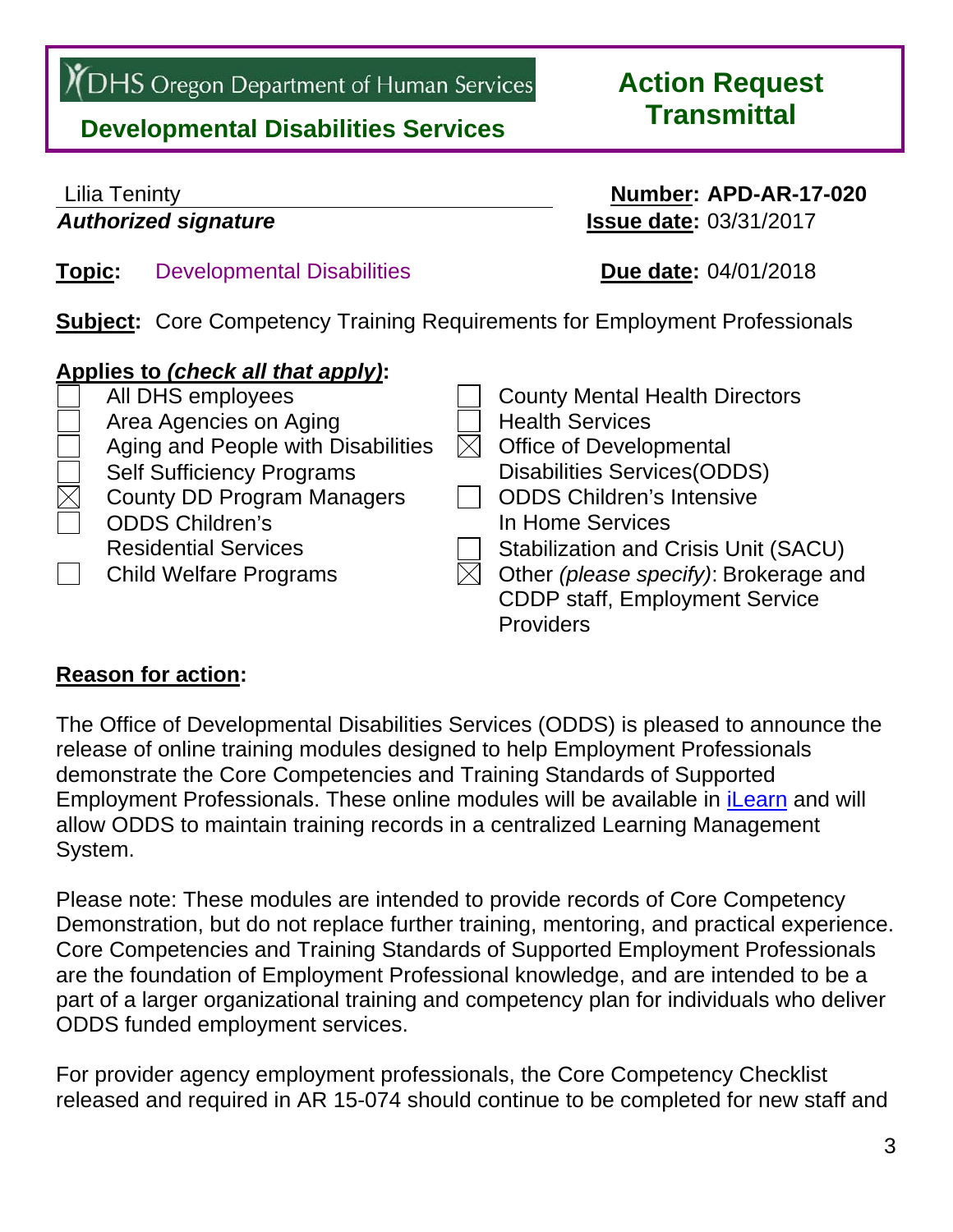maintained in the employees' personnel files.

### **Action required:**

Effective April 1st, 2017, all Employment Professionals, as defined in OAR 411-345, shall be required to complete the 12 online Core Competencies and Training Standards of Supported Employment Professionals modules. This requirement shall satisfy the OAR 411-345-0030 requirement that all Employment Professionals Demonstrate Competency within 12 months of hire.

Individuals who begin delivering employment services on or after April 1<sup>st</sup>, 2017, must complete the online modules within 12 months of hire. For Employment Professionals who began delivering employment services prior to April 1<sup>st</sup>, 2017, these modules must be completed within 12 months, or prior to April 1<sup>st</sup>, 2018.

**Employment Professionals who are Vocational Rehabilitation (VR) Contractors are required to maintain an employee file that demonstrates all minimum qualifications have been met. This can be done by sending documentation of first year competency demonstration (successful completion of the listed modules) to VR contract staff.** 

In order to access the online modules, Employment Professionals should have an active profile in iLearn. Please ensure your profile is updated and current. This is very important as we move forward with utilizing *iLearn* for training purposes and training records. DHS Training has developed an [Instruction Tool t](http://www.oregon.gov/DHS/BUSINESS-SERVICES/iLearnResources/iLearn%20Instructions%20for%20DD%20Partners.pdf)o help partners log in and set up their iLearn Accounts. It is important to not skip any of the steps in this tool. If you are not established in iLearn under the correct domain (DHS Partners) and with complete and accurate information, you may not be able to access these training modules.

The links to these modules are listed below. Once logged in to iLearn these links will take you directly to the course to be completed.

- DHS DD EP 101 Introduction to Supported Employment http://go.usa.gov/xKzrw 1 hour
- DHS DD EP 101 Discovery and Career Planning http://go.usa.gov/xKzrA 1 hour
- DHS DD EP 103 Marketing and Job Development http://go.usa.gov/xKzr6 30 min
- DHS DD EP 104 Workplace and Job Analysis http://go.usa.gov/xKzrM 30 min
- DHS DD EP 105 Job Coaching: Task Design and Training http://go.usa.gov/xKzrt 30 min